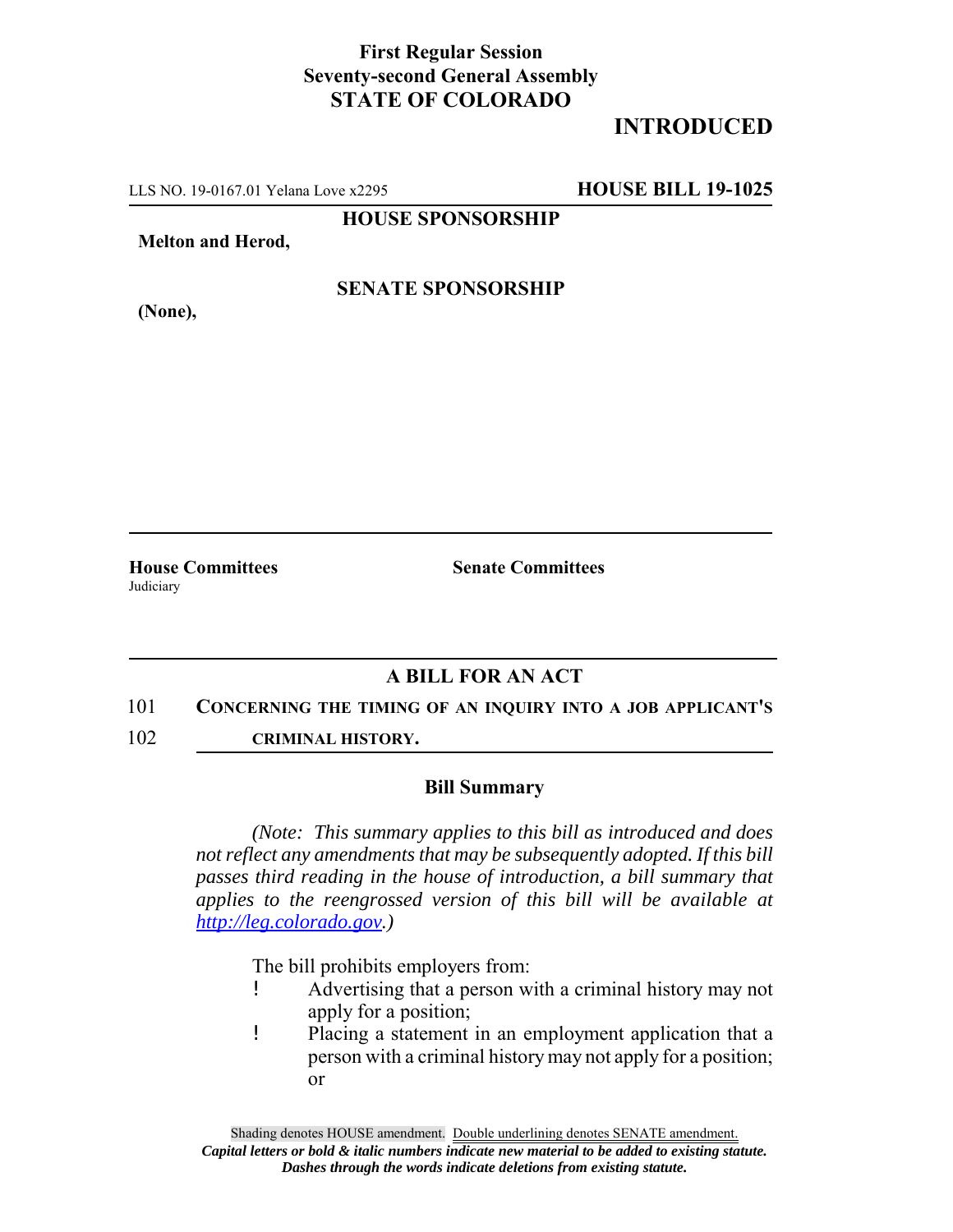! Inquiring about an applicant's criminal history on an initial application.

An employer may obtain a job applicant's criminal history at any time.

An employer is exempt from the restrictions on advertising and initial employment applications when:

- The law prohibits a person who has a particular criminal history from being employed in a particular job;
- ! The employer is participating in a program to encourage employment of people with criminal histories; or
- ! The employer is required by law to conduct a criminal history record check for the particular position.

The department of labor and employment is charged with enforcing the requirements of the bill and may issue warnings and orders of compliance for violations and, for second or subsequent violations, impose civil penalties. A violation of the restrictions does not create a private cause of action, and the bill does not create a protected class under employment anti-discrimination laws. The department is directed to adopt rules regarding procedures for handling complaints against employers.

2 **SECTION 1. Legislative declaration.** (1) The general assembly

- 3 hereby finds and declares that:
- 

4 (a) Nearly one in three American adults has a criminal history, and

5 in Colorado more than one million five hundred thousand individuals are 6 included in the state criminal history record database;

 (b) Previous involvement with the criminal justice system often creates a significant barrier to employment in that applicants with criminal histories are less likely to be considered for an available job when that information is included on an initial job application;

- 11 (c) Additionally, revealing a criminal history on an initial job 12 application often results in an applicant's elimination from consideration;
- 13 (d) Children and families suffer when people with criminal 14 histories are unable to work or work at jobs that are below their potential

<sup>1</sup> *Be it enacted by the General Assembly of the State of Colorado:*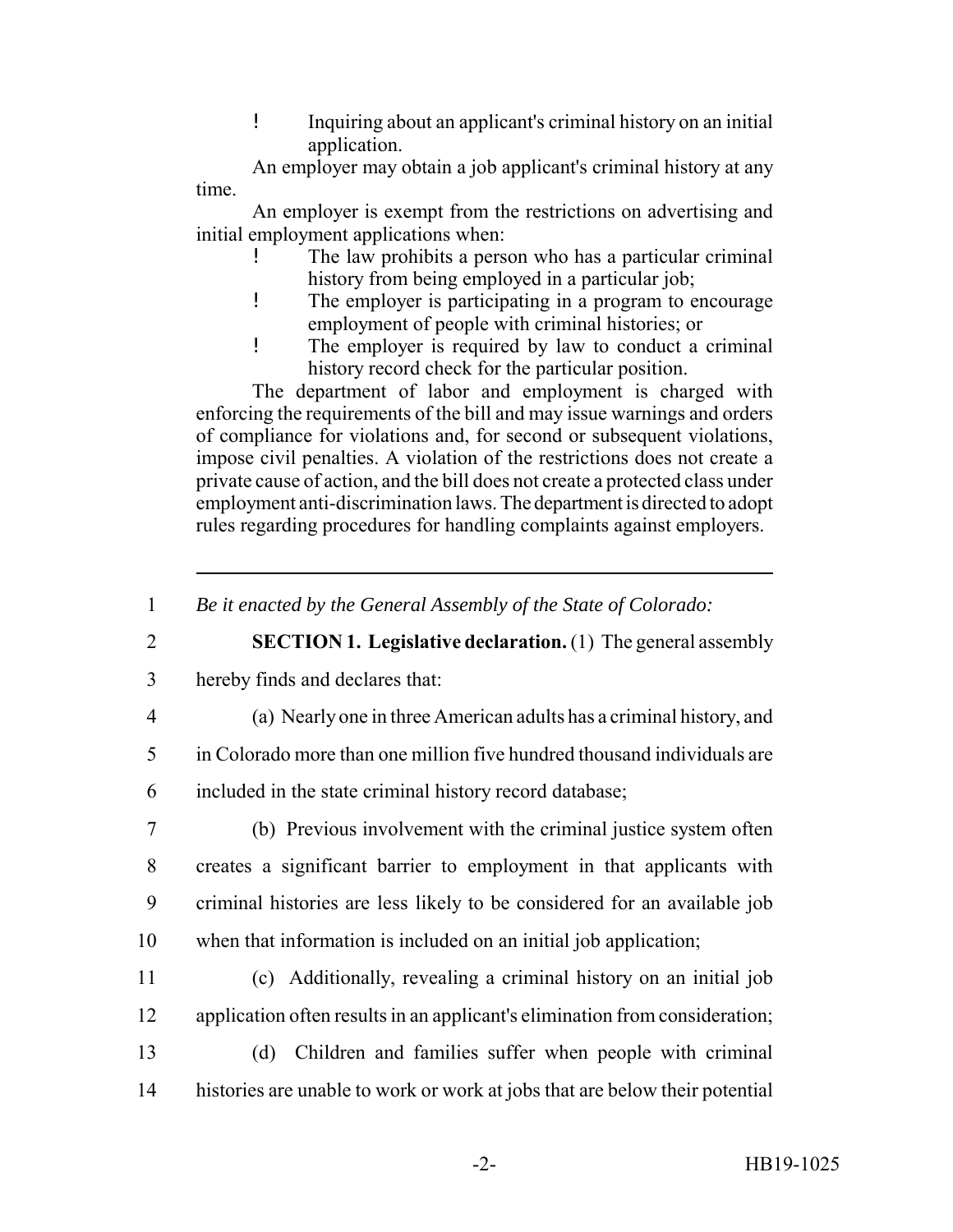given their education and skills; people with criminal histories who experience unemployment or underemployment struggle to provide for their families and are more likely to depend on public assistance; and children are less likely to receive financial support in the form of child support when a parent has a criminal history;

 (e) Removing job barriers for people with criminal histories helps the economy grow;

 (f) In 2014, unemployment of people with criminal histories cost the United States economy between seventy-eight and eighty-seven billion dollars in annual gross domestic product;

 (g) Military veterans who have experienced the criminal justice system often face additional hurdles in rejoining the workforce;

 (h) Providing employment opportunities for people with criminal histories makes our communities safer because when people with criminal histories are gainfully employed, they are significantly less likely to reoffend; and

 (i) Society expects adults who can work to seek and maintain employment, so it is vital that Coloradans with criminal histories have a chance to rejoin the workforce and become fully contributing members of their communities.

- (2) It is the intent of the general assembly in enacting the "Colorado Chance to Compete Act" to:
- (a) Provide people with criminal records with a more meaningful chance to compete for a job in the workforce and grow Colorado's economy;
- (b) Promote safer communities;
- (c) Allow employers to have access to complete information about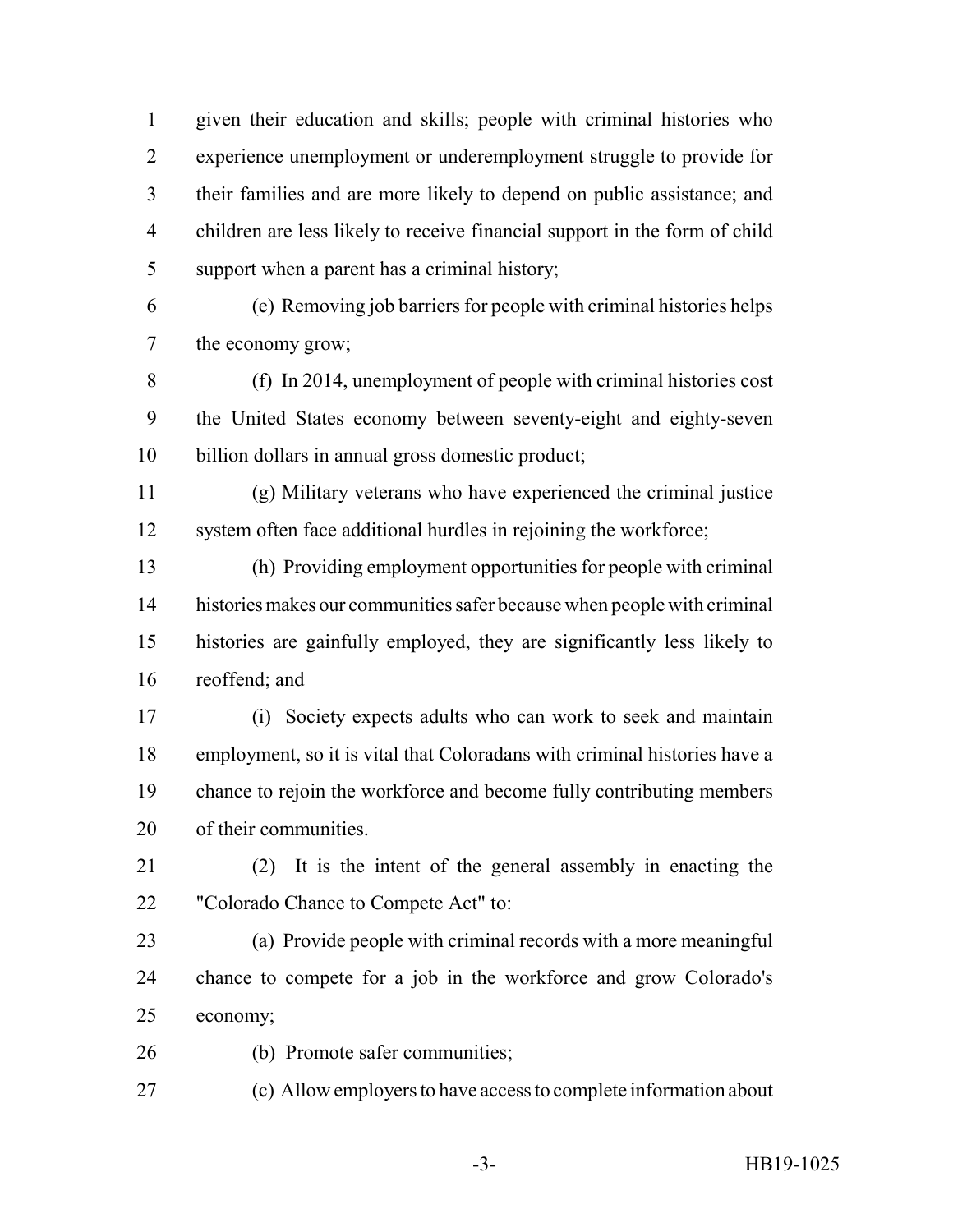a candidate's criminal history; and

 (d) Protect an employer's ability to make whatever hiring decision the employer deems appropriate.

 **SECTION 2.** In Colorado Revised Statutes, **add** 8-2-130 as follows:

 **8-2-130. Criminal history - limits on advertisements and applications - exceptions - enforcement - rules - short title - definitions.** (1) **Short title.** THE SHORT TITLE OF THIS SECTION IS THE "COLORADO CHANCE TO COMPETE ACT".

(2) **Definitions.** AS USED IN THIS SECTION:

 (a) "CRIMINAL HISTORY" MEANS THE RECORD OF ARRESTS, CHARGES, PLEAS, OR CONVICTIONS FOR ANY MISDEMEANOR OR FELONY AT THE FEDERAL, STATE, OR LOCAL LEVEL.

 (b) "DEPARTMENT" MEANS THE DEPARTMENT OF LABOR AND EMPLOYMENT.

 (c) (I) "EMPLOYER" MEANS A PERSON THAT REGULARLY ENGAGES THE SERVICES OF INDIVIDUALS TO PERFORM SERVICES OF ANY NATURE. "EMPLOYER" INCLUDES:

 (A) AN AGENT, REPRESENTATIVE, OR DESIGNEE OF AN EMPLOYER; AND

 (B) AN EMPLOYMENT AGENCY, AS DEFINED IN SECTION 24-34-401 (4).

 (II) "EMPLOYER" DOES NOT INCLUDE THE STATE, A LOCAL GOVERNMENT, OR A QUASI-GOVERNMENTAL ENTITY OR POLITICAL SUBDIVISION OF THE STATE.

 (3) **Criminal history information - limits on advertisements and applications - permissible uses.** (a) AN EMPLOYER SHALL NOT: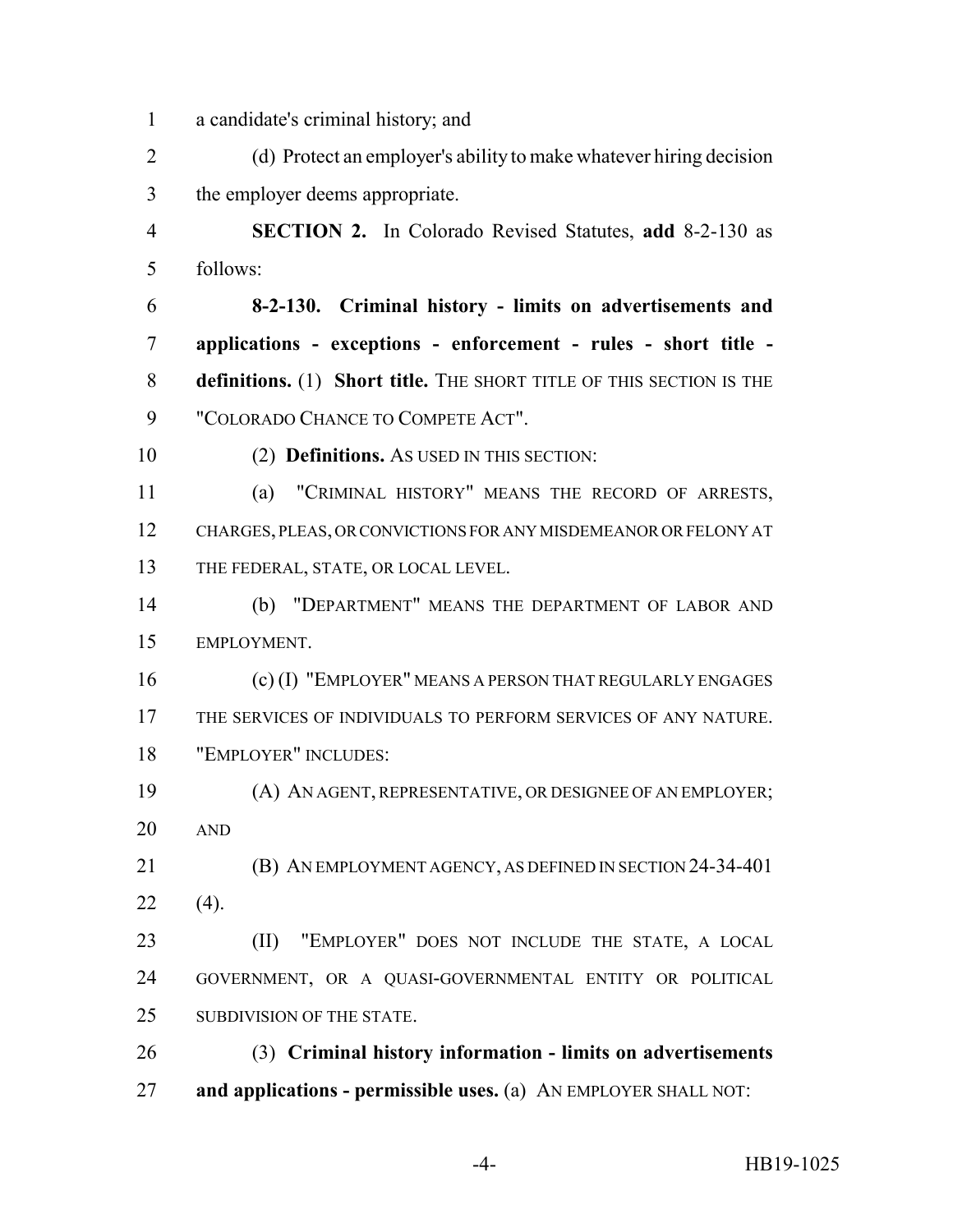(I) STATE IN AN ADVERTISEMENT FOR AN EMPLOYMENT POSITION THAT A PERSON WITH A CRIMINAL HISTORY MAY NOT APPLY FOR THE POSITION;

 (II) STATE ON ANY FORM OF APPLICATION, INCLUDING ELECTRONIC APPLICATIONS, FOR AN EMPLOYMENT POSITION THAT A PERSON WITH A CRIMINAL HISTORY MAY NOT APPLY FOR THE POSITION; OR

 (III) INQUIRE INTO, OR REQUIRE DISCLOSURE OF, AN APPLICANT'S CRIMINAL HISTORY ON AN INITIAL APPLICATION.

 (b) AN EMPLOYER MAY OBTAIN THE CRIMINAL HISTORY OF AN APPLICANT AT ANY TIME.

 (4) **Exceptions.** THIS SECTION DOES NOT APPLY TO A POSITION 12 BEING OFFERED OR ADVERTISED IF:

 (a) FEDERAL, STATE, OR LOCAL LAW OR REGULATION PROHIBITS EMPLOYING FOR THAT POSITION A PERSON WITH A SPECIFIC CRIMINAL HISTORY;

 (b) THE POSITION IS DESIGNATED BY THE EMPLOYER TO PARTICIPATE IN A FEDERAL, STATE, OR LOCAL GOVERNMENT PROGRAM TO ENCOURAGE THE EMPLOYMENT OF PEOPLE WITH CRIMINAL HISTORIES; OR (c) THE EMPLOYER IS REQUIRED BY FEDERAL, STATE, OR LOCAL LAW OR REGULATION TO CONDUCT A CRIMINAL HISTORY RECORD CHECK FOR THAT POSITION.

 (5) **Enforcement - notice and records retention rules.** (a) THIS SECTION DOES NOT CREATE OR AUTHORIZE A PRIVATE CAUSE OF ACTION BY A PERSON AGGRIEVED BY A VIOLATION OF THIS SECTION AND DOES NOT CREATE A PROTECTED CLASS UNDER SECTION 24-34-402. THE PENALTIES 26 SET FORTH IN THIS SUBSECTION (5) ARE THE SOLE REMEDY FOR A VIOLATION OF THIS SECTION. THE ISSUANCE OF A WARNING, ORDER, OR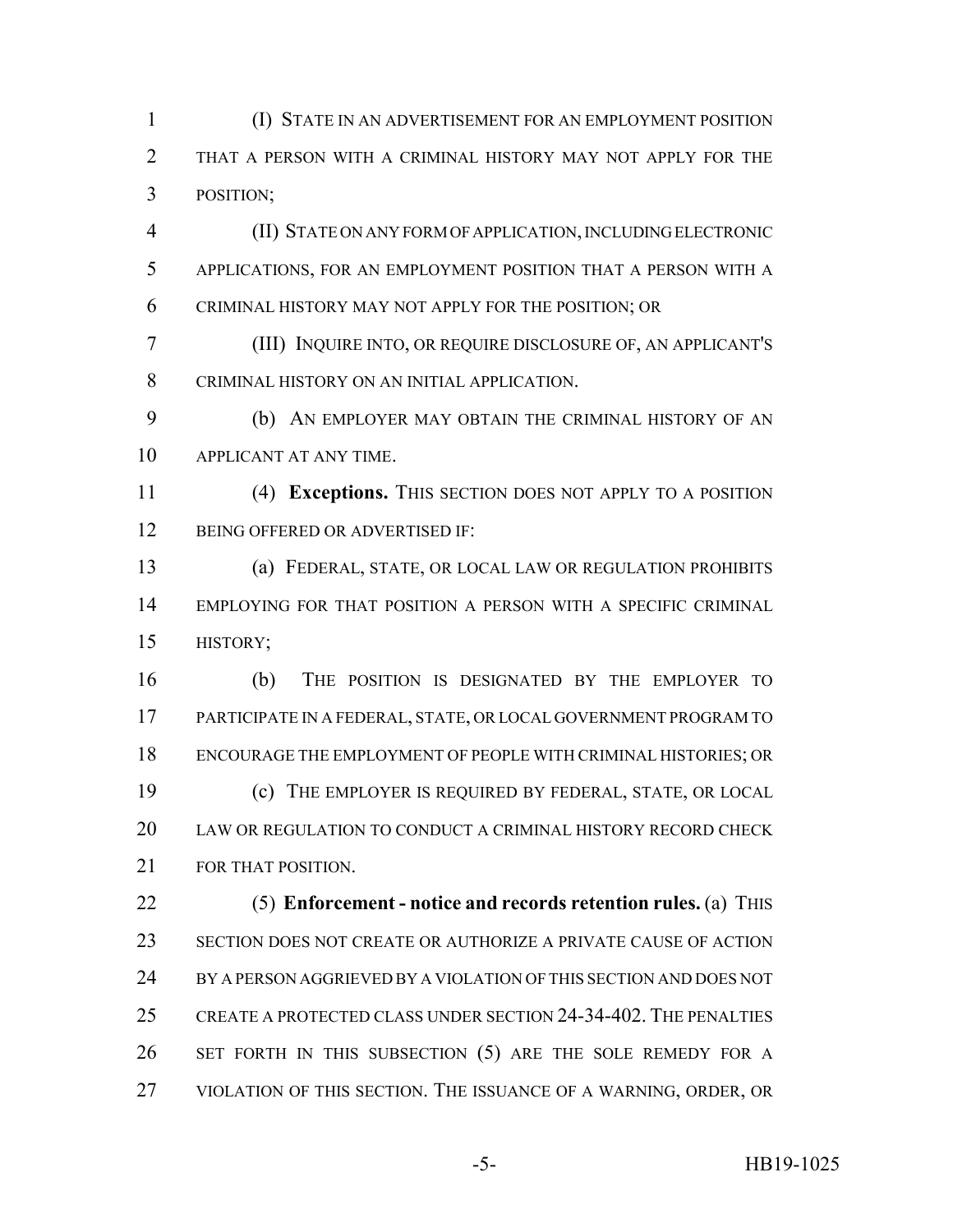PENALTY FOR A VIOLATION OF THIS SECTION IS NOT EVIDENCE OF A 2 VIOLATION OF PART 4 OF ARTICLE 34 OF TITLE 24.

 (b) A PERSON WHO IS AGGRIEVED BY A VIOLATION OF THIS SECTION MAY FILE A COMPLAINT WITH THE DEPARTMENT. IF THE DEPARTMENT RECEIVES A COMPLAINT WITHIN TWELVE MONTHS AFTER THE ACT THAT IS ALLEGED TO VIOLATE THIS SECTION OCCURRED, THE DEPARTMENT SHALL INVESTIGATE THE COMPLAINT UNLESS THE DEPARTMENT DETERMINES THAT THE COMPLAINT IS WITHOUT MERIT.

 (c) AN EMPLOYER THAT VIOLATES THIS SECTION IS LIABLE FOR ONE 10 OF THE FOLLOWING PENALTIES:

 (I) FOR THE FIRST VIOLATION, A WARNING AND AN ORDER 12 REQUIRING COMPLIANCE WITHIN THIRTY DAYS;

 (II) FOR THE SECOND VIOLATION, AN ORDER REQUIRING COMPLIANCE WITHIN THIRTY DAYS AND A CIVIL PENALTY NOT TO EXCEED ONE THOUSAND DOLLARS; OR

 (III) FOR A THIRD OR SUBSEQUENT VIOLATION, AN ORDER REQUIRING COMPLIANCE WITHIN THIRTY DAYS AND A CIVIL PENALTY NOT 18 TO EXCEED TWO THOUSAND FIVE HUNDRED DOLLARS.

 (d) AN EMPLOYER IS NOT SUBJECT TO PENALTIES FOR A SECOND OR 20 SUBSEQUENT VIOLATION UNDER SUBSECTION (5)(c) OF THIS SECTION UNLESS THE EMPLOYER:

**(I) FAILED TO COMPLY WITH AN ORDER REQUIRING COMPLIANCE** 23 WITHIN THIRTY DAYS AFTER THE DATE OF THE ORDER; OR

 (II) COMPLIED WITH AN ORDER REQUIRING COMPLIANCE WITHIN THIRTY DAYS BUT THEN COMMITTED A VIOLATION OF THIS SECTION MORE THAN THIRTY DAYS AFTER THE ISSUANCE OF THE ORDER.

(e) THE DEPARTMENT SHALL ADOPT RULES REGARDING